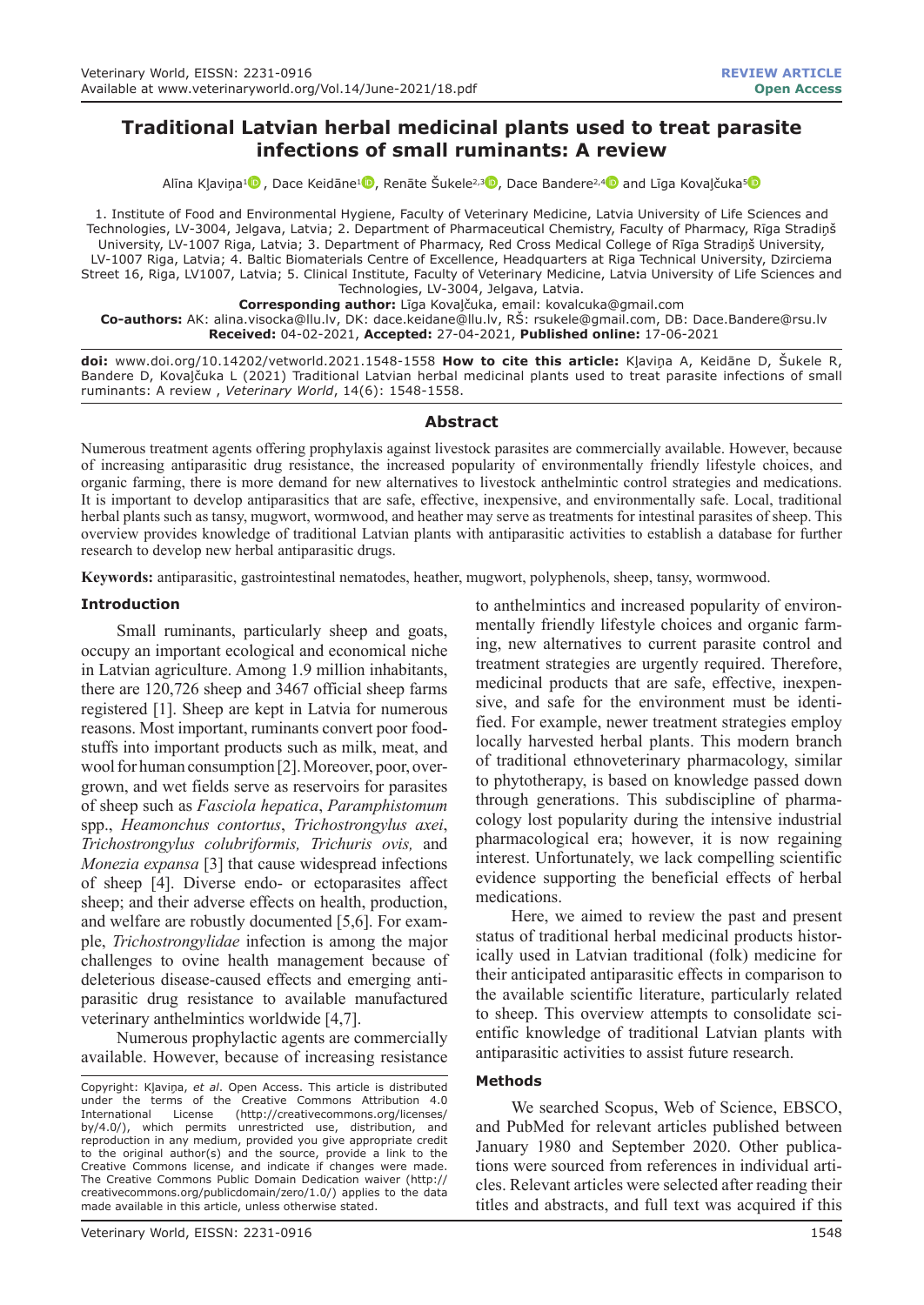information was insufficient to exclude the study. Five herbal plants were chosen for review.

## **Parasitic Diseases of Sheep**

Parasitic diseases of grazing production animals such as sheep and goats, commonly cause major loss of body weight and productivity leading to increased mortality, which represent important animal welfare concerns worldwide [8,9]. For example, mortalities of intensively stocked, untreated lambs during their 1<sup>st</sup> year of life range between 10% and 45% [10]. Economic losses are caused by mortality, veterinary services, drug expenses, and production losses. Parasitic gastroenteritis is a prevalent parasitic disease of ruminants in all Baltic states and Europe [9,11-14].

Evidence indicates that *Trichostrongylidae* family nematodes are the most pathogenic main species of the genera *Haemonchus* and *Ostertagia*. *H. contortus* and *O. circumcincta*, which are the most frequently identified pathogens of the ovine gastrointestinal tract, cause numerous digestive disorders [15,16]. Both species employ a direct life cycle in which adults deposit eggs, which are excreted in the host's feces into the environment. *Ostertagia* spp. and *Haemonchus* spp. females lay between 100-200 and 5000-15,000 eggs/day, respectively. Environmental temperature and humidity are important for the survival of eggs and the development of mature parasites. Further, *Trichostrongylidae* eggs survive colder climates [16,17]. After hatching, larvae undergo subsequent molts into infectious third-stage (L3) larvae that migrate horizontally (terrestrially) or vertically on grass stalks. Moreover, horizontal migration typically ranges from 5 m to 10 m [9,15,18].

Among larval stages (L1, L2, and L3), L3 larvae are the most resistant in the environment. For example, evidence indicates that L3 larvae survive for >6 weeks in soil, although gastrointestinal nematodes larvae possibly survive for 1 year under favorable environmental conditions [15,17,19]. Sheep are infected by ingestion of L3 larvae, which molt twice in the abomasum molt before maturation. Under favorable conditions, the lifecycle past 3 weeks. When animals ingest numerous L3 larvae at the end of summer, their further development may arrest for  $\leq 6$  months at L4 Adult nematodes are thin roundworms, ranging in length from 1.0 cm to 2.0 cm. *H. contortus* is usually red, while *Ostertagia circumcincta* is brown [15].

During the development of *O. circumcincta* larvae, the number of mast cells in the abomasum decreases, although the number of nonacid producing glands increases. Initially, changes occur only in glands where larvae develop. When the larvae reach 1.3-8 mm, the glands stretch, and the adjacent glands become affected, causing the mucous membrane of the abomasum to thicken and become hyperplastic. Sheep with a very high nematode load may develop gastric ulcers, which are accompanied by a predicted increase in the pH of the abomasum [15,20-23].

*H. contortus* feeds through sucking blood from the abomasum mucosa, which induces local inflammation of the mucosa at the parasite's attachment site. An adult nematode can ingest 0.05 µl of blood per day, leading to anemia of the host. Further, a load of >10,000 adult nematodes in a lamb potentially causes fatal blood loss, and sheep may suffer from the toxic effects of metabolic end-products derived from larval and adult parasites [22,23].

In sheep, the main clinical signs of parasitic gastroenteritis are anemia, delayed growth, anorexia, and weight loss. Hypoalbuminemia frequently occurs in highly infested animals, contributing to edema of the lower jaw and diarrhea [9]. Abnormal gastric secretion occurs in highly infested sheep, which is characterized by increased levels of the secreted gastric hormone gastrin and the proenzyme pepsinogen (a proenzyme) in the systemic circulation [15]. Together, growth retardation, weight loss, clinical illness, veterinary services, treatment expenses, and lost production and income cause significant economic losses.

## **Worm Control Practices in Ruminants**

Numerous types of worm control practices are employed worldwide. For example, a diet supplemented with high amounts of protein, amino acids such as methionine and leucine, and rumen-protected protein boost immunity, inhibit parasite proliferation, maintain agricultural and commercial production, and reduce fecal egg counts during infection [24-26]. The commercial vaccine "*Barbervax,*" which was released in Australia, achieves efficacy in field trials; however, the production of its recombinant subunits was unsuccessful [27,28]. Copper oxide wire particles initially used as a mineral supplement are effective and safe for treating *H. contortus* infection of weaning lambs [29,30]. In Latvia and Baltic states, pharmaceutical deworming is the most frequently used management strategy.

Macrocyclic lactones, which are the main drugs currently used in veterinary practice to treat gastrointestinal helminths, include avermectins and milbemycins; benzimidazoles, including albendazole, febantel, and fenbendazole; tetrahydropyrimidines, including pyrantel and morantel; and cyclic depsipeptides, including emodepside, piperazines, and praziquantel [31]. The Latvian Food and Veterinary service drug register lists 658 prescription-only veterinary antiparasitic formulations, among which 21 are licensed as anthelmintic medications for treating sheep as follows: Ivermectin, levamisole, albendazole, closantel, and monepantel [32]. Ivermectin (a macrocyclic lactone), albendazole (a benzimidazole), or both are most frequently used by Latvian sheep farms.

Unfortunately, intensive use or overuse of anthelmintics, insufficient dosing, repeated treatment, and incorrect drug administration routes contribute to the development of selective pressure on the parasites. The increasing resistance of pathogenic gastrointestinal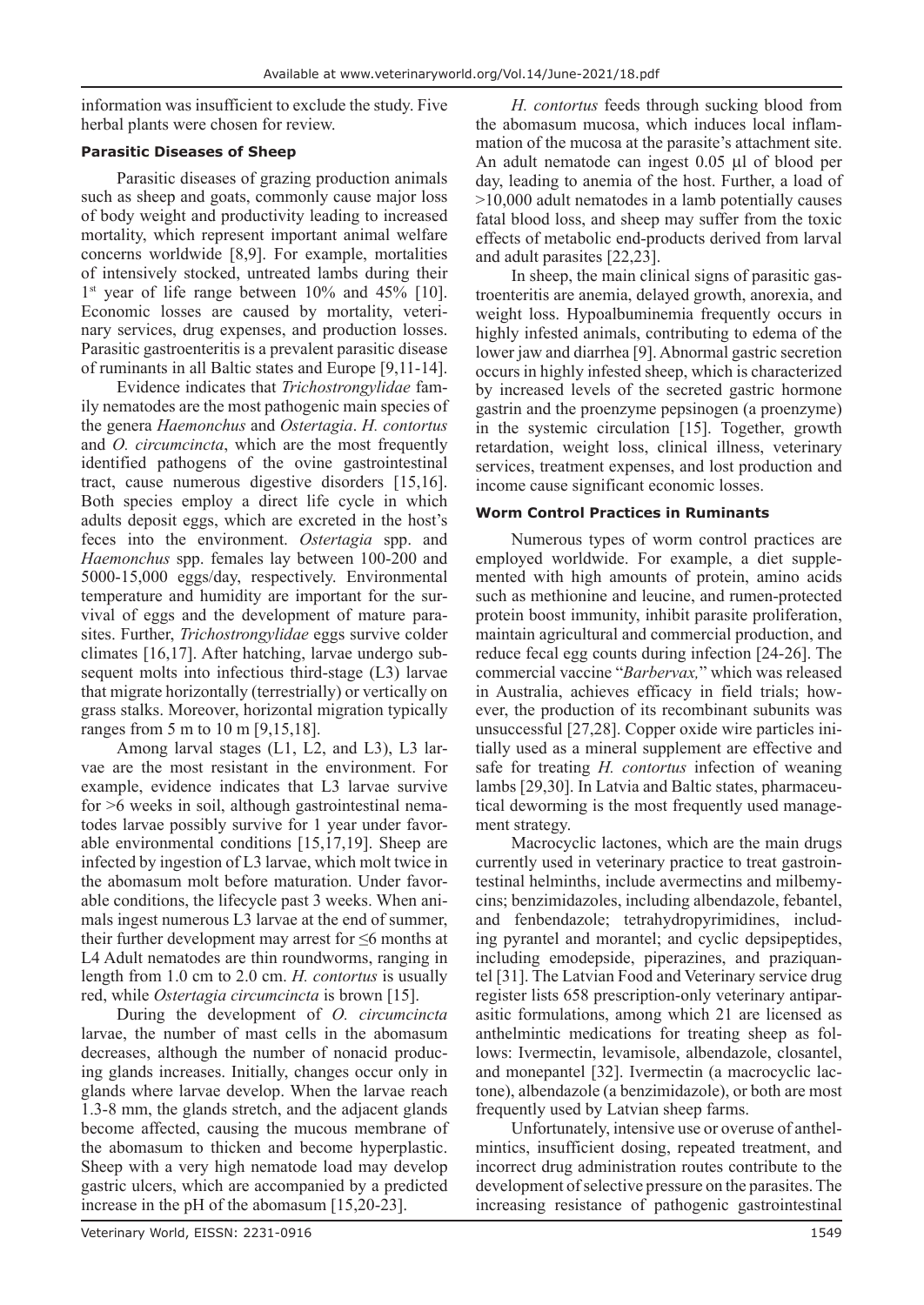parasites to available anthelmintics is an important veterinary and economic concern of sheep and goat farms in numerous European countries [33-40], including Latvia's neighbor Lithuania [11,35].

The rates of anthelmintic resistance in the lower temperature zones such as the Nordic countries, and possibly the Baltic states, are generally lower compared with those in warmer climates [6,41,42]. Unfortunately, anthelmintic resistance is directed against most classes of commonly used broad-spectrum anthelmintics. Resistance of gastrointestinal nematodes against benzimidazoles, imidazothiazoles, tetrahydropyridines, and macrocyclic lactones occurs in sheep [6,14,42-44]. A study using fecal egg-count reduction tests found that anthelmintic resistance in the Baltic state is 27.8% in Lithuanian sheep flocks [11,35]. Macrocyclic lactones, benzimidazoles, and levamisole were used to treat gastrointestinal nematodes in 68.6%, 27.5%, and 3.9% of cases, respectively. A pilot study conducted in Estonia detected resistance against benzimidazoles and macrocyclic lactones [45]. Unfortunately, data are not available regarding anthelmintic resistance in Latvian sheep farms, which inspired the present investigation.

## **Plants Used in Traditional (Folk) Medicine in Latvia**

Latvian culture retains a strong folk memory that frequently contributes to an understanding of veterinary pathogens. For example, knowledge of diverse home remedies and the medicinal properties of plants is historically orally communicated through families, communities, and between generations. Recent research shows the importance of such folk traditions. For example, a summary of local plants used in Latvia during the 19<sup>th</sup> Century was obtained from the Archives of Latvian Folklore. The collection comprises songs, poems, and books with 1900 records on the use of medicinal plants. According to these records, 211 plant genera representing 71 families were used by indigenous Latvian people during the 19th Century. Possible therapeutic uses of local plants and their components, including individual dosages and descriptions of routes of administration, are described in this research [46,47].

Although human medicine commonly employs plants, very little data are available regarding ethnoveterinary medicine in Latvia. For example, a study conducted in Europe did not include reports of herbal medicine applied to animals [48]. The geographical location of Latvia and its consequently temperate climate supports and promotes an abundance of diverse flora. An impressive variety of local plants is, therefore, available for use in herbal medicine, particularly in its veterinary subdiscipline.

Herbal drugs were extensively used worldwide as anthelmintics before the introduction of modern broad-spectrum pharmacological agents [49]. Further, certain modern anthelmintics are derived

from naturally occurring plants or their synthetic analogs [50]. Research performed to develop effective drugs from herbal compounds [51-53] identified drugs subsequently shown to be economically efficient, with minimal adverse effects [52].

Here, we reviewed more than 128 scientific articles on ethnoveterinary medicinal plants used in countries that share Latvia's representative flora. We selected and summarized plants with suspected antiparasitic/anthelmintic properties naturally occurring in Latvia. We identified 82 plant species and 32 plant families that met the inclusion criteria. The most widely represented plant family was *Asteraceae* – 18 species, followed by *Apiaceae* – 7, *Lamiaceae* – 6, *Fabaceae* – 4, *Ranunculaceae* – 4, and *Poaceae* and *Salicaceae* – 3 representatives each. Other families included one or two representatives. The *Asteraceae* family is the most common medicinal plant found outside of Latvia, with a similar distribution of families [48].

Despite a large number of plants with medicinal properties for human and veterinary medicine, these properties are greatly affected by the chemical composition of each plant, particularly by secondary plant metabolites. Such compositions may vary depending on climate, country, soil properties, season, and other environmental conditions. The fact that a plant has anthelmintic activity in one part of the word does not mean that it will be the same in another. The chemical composition and properties of a plant are affected by harvesting, storage, the components of a plant, and the type. Most frequently, the entire plant is used, or various combinations of plant extracts [54]. Further, it is important to choose the appropriate extraction solvent according to the solubility's of secondary metabolites of a target plant. Water and methanol are most frequently used solvents. Some believe ethanolic extracts are better, because it is easier for them to enter the parasite's body through transauricular absorption [3].

Two broad study types are used to determine a plant's properties – *in vitro* and *in vivo*. Each study has advantages and disadvantages. *In vitro* studies are less expensive, simultaneously analyze multiple plants, and are reproducible [55]. Further, *in vitro* studies allow the investigation of specific parasites and their lifecycles. The egg hatch (eggs), larval development (larvae), and larval motility (adults) tests are typically performed. *In vivo* studies are lengthier, only investigate one plant at a time, and are difficult to replicate. An *in vitro* study should initially be performed, and the plants that exhibit the best effect should be selected for subsequent *in vivo* studies. Often, the *in vitro* and *in vivo* results for the same plant differ. Further, the outcomes can be influenced by an animal's internal factors, and plant species exert clinical effects that vary depending on the digestive system of the host, for example, ruminant versus a monogastric animal [54-56].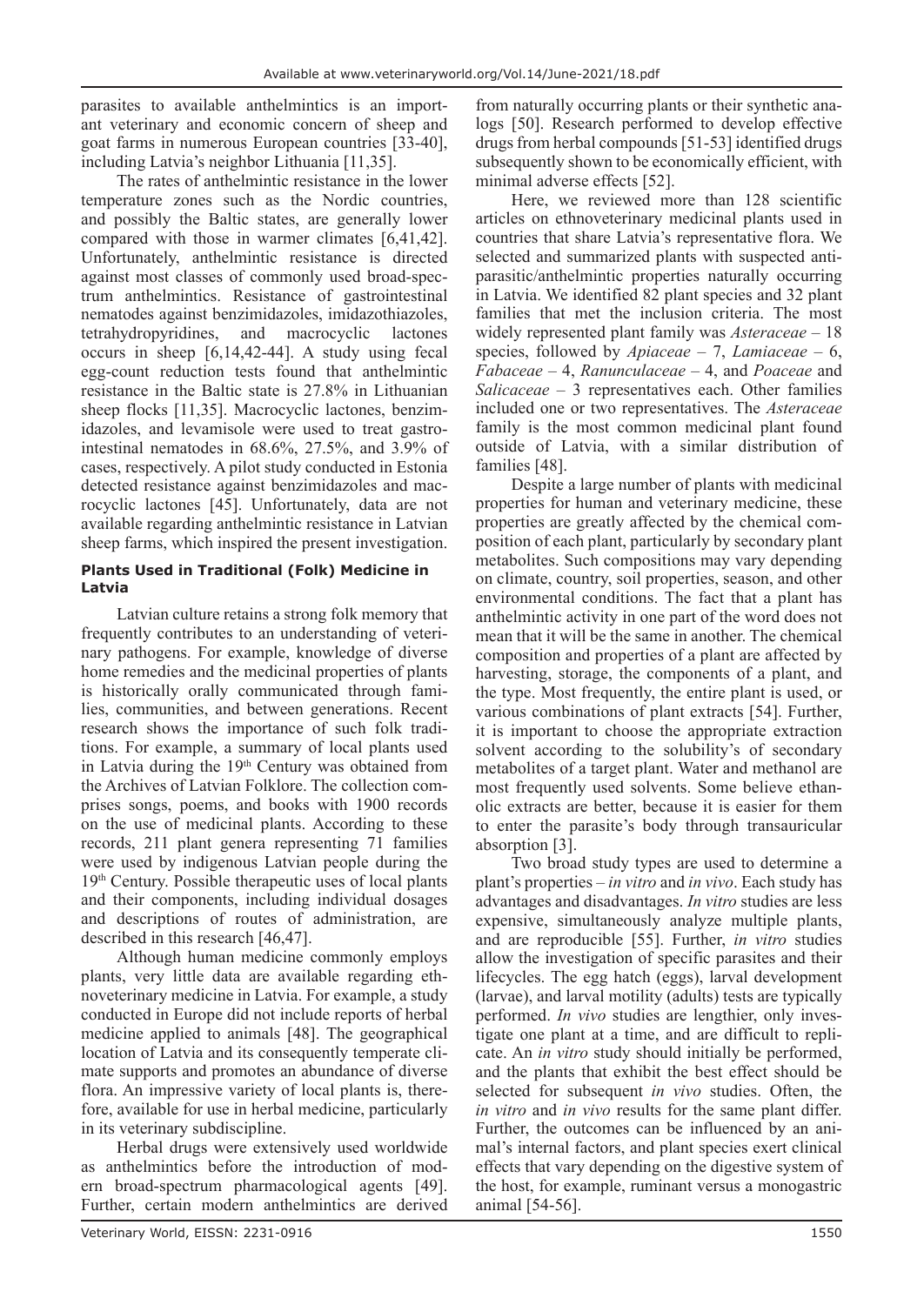Thirty plants (including trees and shrubs) with anthelmintic activity toward ruminant endoparasites are listed in Table-1 [57-71]. Four plants were studied and are discussed in detail. The tansy, wormwood, and mugwort are widely used in herbal medicine, and heather (*Calluna vulgaris*) is described less frequently. Research into newer natural substances for medicinal use is trending [72]. Secondary metabolites of plants such as alkaloids, steroids, phenolics, tannins, flavonoids, resins, and fatty acids, have important impacts on health and exert numerous medicinal effects. Thousands of extracted and separated natural compounds serve as pharmaceuticals. Many conventional drugs such as quinine, artemisinin, and morphine are derived from natural sources [73,74].

Polyphenolic compounds, particularly flavonoids (>4000 structurally distinct molecules), are intensely studied secondary metabolites. The basic aglycone moiety comprises two benzene rings linked through a heterocyclic pyran ring. Flavonoids, which are often variably hydroxylated at various positions, are classified as flavones (luteolin, apigenin), flavonols (quercetin and kaempferol), flavanones (hesperetin), isoflavones (genistein), flavan-3-ols (catechin and epicatechin), and others [75]. The benefits of quercetin, catechin, kaempferol, resveratrol, apigenin, and luteolin are robustly documented. Flavonoids possess antioxidant, anti-inflammatory, antiseptic, antibacterial, and antiparasitic activities that protect against numerous chronic diseases and delay aging [74,76,77].

Polyphenolic tannins, which are of considerable medical interest as well, possess an astringent taste and are used in the food and pharmaceutical industries. Tannins are classified as hydrolyzable (gallic acid and ellagic acid) or condensed (proanthocyanidins). The medicinal properties of tannins are as follows: Anthelmintic, antibacterial, antidiarrheic, antiviral, antihepatotoxic, antihypertensive, anti-ulcer, anticancer, and antioxidant (condensed tannins only) [43,78,79].

Alkaloids are heterocyclic nitrogen-containing compounds, representing an undoubtedly important group of secondary metabolites. Approximately 20,000 alkaloids have been isolated, mainly from plants, but occur as well in microorganisms, marine organisms, and terrestrial animals. Alkaloids are classified according to their molecular backbones or according to their botanical origins. The most important functional groups include indole alkaloids, isoquinoline alkaloids, tropane alkaloids, steroidal alkaloids, pyridine, and pyrrolizidine alkaloids [80]. Pharmaceuticals derived from natural alkaloids include commonly used analgesic and cardiovascular agents, chemotherapeutic and antimalarial agents, centrally acting sedatives and stimulants, smooth muscle relaxants, and others. Important examples include atropine, cysteine, scopolamine, cocaine, quinine, morphine, codeine, ephedrine, reserpine, ergotamine, vinblastine, vincristine, and caffeine [76,79,81-83].

Several clinical trials of extensively studied essential oils are in progress. These compounds comprise mixtures of volatile, complex hydroalcoholic oil-soluble compounds, which are used as cosmetics and pharmaceuticals. Their structures are as follows: Acyclic and monocyclic monoterpenes (1,8-cineole, alfa pinene, camphor, linalool, nerol, and geraniol), bicyclic and tricyclic monoterpenes (sabinene, thujone, and tricyclene), sesquiterpenes (e-nerolidol, carvacrol methyl ether, germacrene B, and cadalene), isoprenoides, and terpenoids that include aldehydes, ethers, alcohols (carvacrol, thymol, eugenol, and borneol), and sulfur‐ or nitrogen‐containing compounds (diallyl disulfide and indole) [84,85]. Mentions of essential oil plants, essential oils, and their derived single constituents appear in pharmacopoeias and traditional medicine paradigms of different cultures. These substances have been used in medicine because of their potential antimicrobial, antiparasitic, antioxidant, anti-inflammatory, and anticancer effects, as well as to treat stress, anxiety, and depression [86-88].

*Tanacetum vulgare* L., or tansy, is a perennial herb produced by genera of the *Asteraceae* family. The plant has a specific smell; and wild tansy, which is widely distributed across Latvia, is commonly mentioned in Latvian folk medicine. Tansy exerts healing effects, including anti-inflammatory, antioxidant, antibiotic, and cytotoxic effects [88,89]. *Tanacetum balsamita* L. (customary), *Tanacetum parthenium* (L.) Sch. Bip. (syn. *Pyrethrum parthenium* (L.) Sm., or feverfew are cultivated in Latvia. Despite its use as a typical folk medicine plant, there are few scientific articles or studies that focus on tansy's antiparasitic effects. For example, *T. vulgare* is ineffective on the eggs and larvae of *H. contortus* [90].

Tansy is rich in essential oils as revealed by gas chromatography-mass spectrometry analysis (49-55 volatile compounds). Combinations of compounds vary between samples and are affected by different growing locations and conditions. The yields of essential oils from tansy range between 0.35 and 1.90% (v/w). Commonly studied essential oil components are as follows: 1,8 cineol, alpha-pinene, beta thujone, borneol, Artemisia alcohol, camphor, caryophyllene, acetals, tanacetin, and tanacetol A, B. *T. vulgare* essential oil contains a high concentration of thujone (α and β) ( $>$ 50%) [91-94].

Thujone belongs to the essential oil group of isoprenoids (monoterpene ketone). High doses of thujone cause neurotoxicity in animals, manifested as hyperactivity, tremors, and tonic seizures. Therefore, it is best to use aqueous extracts of tansy, which contain lower doses of thujone [57]. Tansy flowers are used, for example, as antioxidants, antibacterial, anthelmintics, cytotoxic drugs, and repellents [93,95-98].

Recent studies show that tansy comprises numerous polyphenols. Spectrophotometric analysis of tansy flowers reveals gentisic, caffeic, chlorogenic, p-coumaric, and ferulic acids; hyperoside,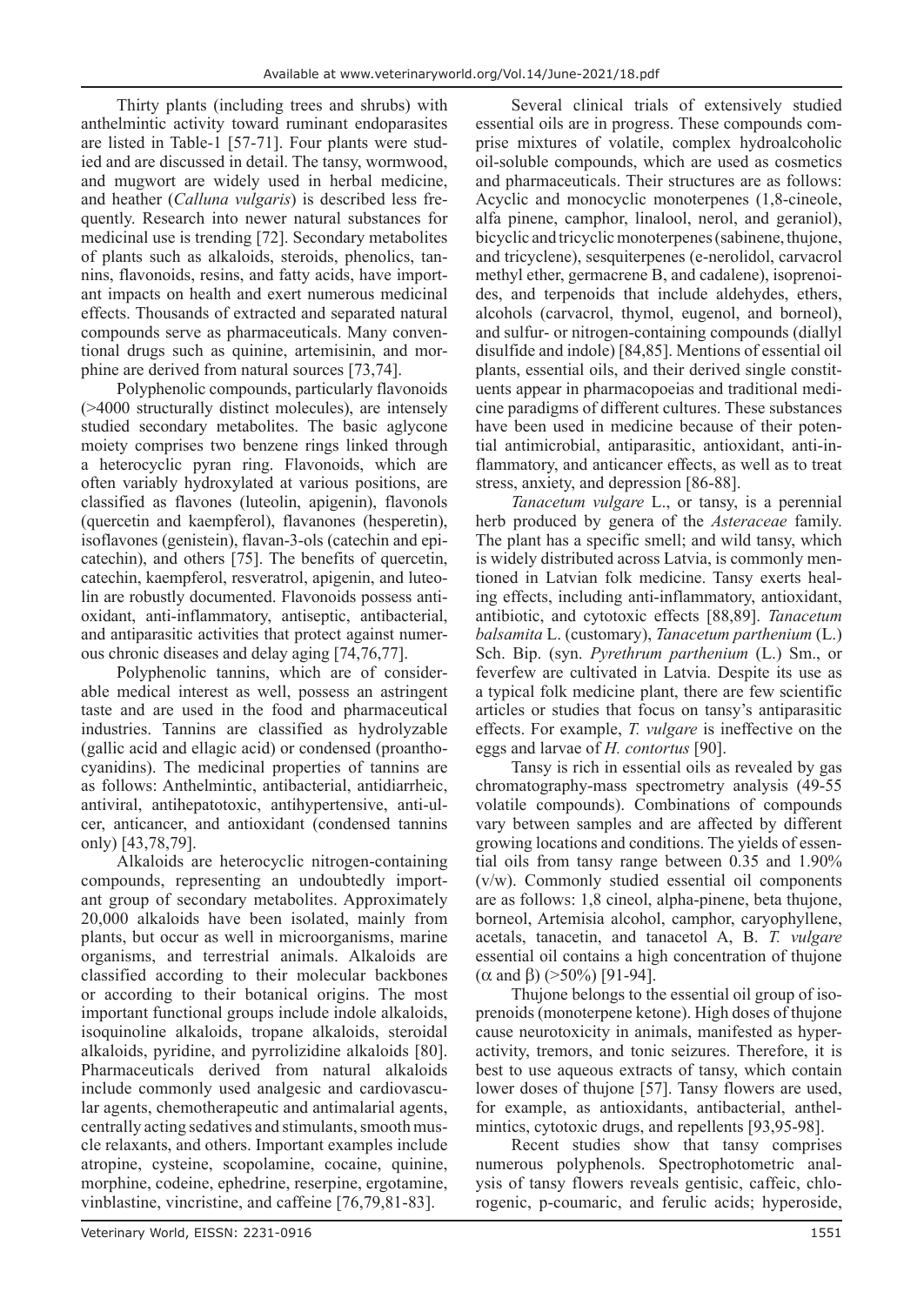| <b>Pable 1:</b> Plants asca for familiants chaoparasites. |                                       |                     |                                      |                        | Animals*   |                   |
|-----------------------------------------------------------|---------------------------------------|---------------------|--------------------------------------|------------------------|------------|-------------------|
| <b>Scientific name</b>                                    | <b>English</b><br>name                |                     | <b>Botanic family Parasites type</b> | <b>Used</b><br>parts** |            | <b>References</b> |
| Achillea millefolium L.                                   | Yarrow                                | Asteraceae          | Gastrointestinal<br>nematodes        | W, E                   | $\sf S$    | $[58]$            |
| Acorus calamus L.                                         | Sweet - flag Araceae                  |                     | Helminths                            | R                      | C          | $[58]$            |
| Alnus glutinosa L.                                        | Alder                                 | Betulaceae          | Trematodes                           | Sh                     | S          | $[59]$            |
| Artemisia absinthium L.                                   | Wormwood                              | Asteraceae          | Nematodes                            | A, E, W, L             | C, S, G    | $[57, 59-62, 64]$ |
|                                                           |                                       |                     | (Haemonchus                          |                        |            |                   |
|                                                           |                                       |                     | contortus,                           |                        |            |                   |
|                                                           |                                       |                     | Trichostrongylus                     |                        |            |                   |
|                                                           |                                       |                     | colubriformis,                       |                        |            |                   |
|                                                           |                                       |                     | Toxocara vitulorum),<br>Cestodes,    |                        |            |                   |
|                                                           |                                       |                     | Protozoa (Eimeria                    |                        |            |                   |
|                                                           |                                       |                     | Spp.)                                |                        |            |                   |
| Artemisia campestris L.                                   | Field                                 | Asteraceae          | Nematodes                            | L, E                   | S, G       | $[69, 62 - 64]$   |
|                                                           | wormwood                              |                     | (Haemonchus                          |                        |            |                   |
|                                                           |                                       |                     | contortus)                           |                        |            |                   |
| Artemisia maritime L                                      | Sea                                   | Asteraceae          | <b>Nematodes</b>                     |                        | $\sf S$    | $[62]$            |
|                                                           | wormwood                              |                     |                                      |                        |            |                   |
| Artemisia vulgaris L.                                     | Mugwort                               | Asteraceae          | Nematodes                            |                        | C, S       | [62, 64]          |
|                                                           |                                       |                     | (Trichostrongylus                    |                        |            |                   |
|                                                           |                                       |                     | colubriformis)                       |                        |            |                   |
| Betula pubescens Ehrh.<br>Calluna vulgaris L.             | Downy birch Betulaceae<br>Hill/heater | Ericaceae           | Helminths, Cestodas<br>Trematodes    | L, Ba, sap             | S<br>S     | $[59]$<br>$[59]$  |
| Cichorium intybus L.                                      | Chicory                               | Asteraceae          | Gastrointestinal                     | W                      | C, D, G, S | [59,62,66,67]     |
|                                                           |                                       |                     | nematodes,                           |                        |            |                   |
|                                                           |                                       |                     | Lungworm                             |                        |            |                   |
| Consolida regalis Gray                                    | Forking                               | Ranunculaceae       | Nematodes                            | F                      |            | $[64]$            |
|                                                           | larkspur                              |                     | (Trichostrongylus                    |                        |            |                   |
|                                                           |                                       |                     | colubriformis)                       |                        |            |                   |
| Daucus carota L.                                          | Wild carrot                           | Apiaceae            | Nematodes                            | $\mathsf{R}$           |            | [63, 64]          |
|                                                           |                                       |                     | (Trichostrongylus                    |                        |            |                   |
| Dryopteris filix-mas L.                                   | Male - fern                           | Dryopteridaceae     | colubriformis)<br>Nematodes          | $\mathsf{R}$           | C, G, S    | [59, 62, 64, 68]  |
|                                                           |                                       |                     | (Trichostrongylus                    |                        |            |                   |
|                                                           |                                       |                     | colubriformis),                      |                        |            |                   |
|                                                           |                                       |                     | Trematodes                           |                        |            |                   |
|                                                           |                                       |                     | (Dicrocoelium Spp.,                  |                        |            |                   |
|                                                           |                                       |                     | Fasciola Spp.),                      |                        |            |                   |
|                                                           |                                       |                     | Cestodas (Moniezia                   |                        |            |                   |
| Erigeron canadensis L.                                    | Canadian                              | Asteraceae          | spp.)<br>Nematodes                   | A                      |            | [64]              |
|                                                           | fleabane                              |                     | (Trichostrongylus                    |                        |            |                   |
|                                                           |                                       |                     | colubriformis)                       |                        |            |                   |
| Humulus lupulus L.                                        | Hop                                   | Cannabaceae         | Helminths, Cestodes,                 | W, R                   | S          | $[59]$            |
|                                                           |                                       |                     | Trematodes                           |                        |            |                   |
| Iris pseudocorus L.                                       | Yellow iris                           | Iridaceae           | Helminths                            | R                      | C          | $[59]$            |
| Juniperus communis L.                                     | Juniper                               | Cupressaceae        | Trematodes (liver                    | B, R                   | C, G, S    | [58, 59, 63]      |
|                                                           |                                       |                     | flukes)                              |                        | С          |                   |
| Lepidium sativum L.                                       | Garden<br>cress                       | <b>Brassicaceae</b> | Helminths,<br>Trematodes             | W, S                   | S          | $[59]$            |
| Lotus corniculatus L.                                     | Bird `s $-$                           | Fabaceae            | Nematodes (Cooperia                  | A, L, W                | C, D       | $[62, 67]$        |
|                                                           | foot - trefoil                        |                     | oncophora, Ostertagia                |                        |            |                   |
|                                                           |                                       |                     | ostertagi)                           |                        |            |                   |
|                                                           |                                       |                     | Lungworms                            |                        |            |                   |
|                                                           |                                       |                     | (Dictyocaulus eckerti)               |                        |            |                   |
| Nigella sativa L.                                         | Garden                                | Ranunculaceae       | Gastrointestinal                     | Ex, S                  | S, G       | [60, 69]          |
|                                                           | fennel                                |                     | nematodes,                           |                        |            |                   |
| <i>Pastinaca sativa</i> L.                                | - flower<br>Wild parsnip Apiaceae     |                     | <b>Tapeworms</b><br>Endoparasites    | A                      | C, S, G    | $[63]$            |
| Pyrus communis L.                                         | Pear                                  | Rosaceae            | Nematodes                            | B                      | S          | $[59]$            |
| Quercus robur L.                                          | Pedunculate                           | Fagaceae            | <b>Helminths</b>                     | N                      | C          | $[70]$            |
|                                                           | oak                                   |                     |                                      |                        |            |                   |
| Salix Spp.                                                | Willow                                | Salicaceae          | Helminths,                           | Ba, L                  | C, S       | [59, 71]          |
|                                                           |                                       |                     | Cestodes,                            |                        |            |                   |
|                                                           |                                       |                     | Trematodes                           |                        |            |                   |
| Sambucus nigra L.                                         | Elder                                 | Caprifoliaceae      | Cestodes,                            | B                      | S          | $[59]$            |
|                                                           |                                       |                     | Trematodes                           |                        |            |                   |

# **Table-1:** Plants used for ruminants endoparasites.

*(Contd...)*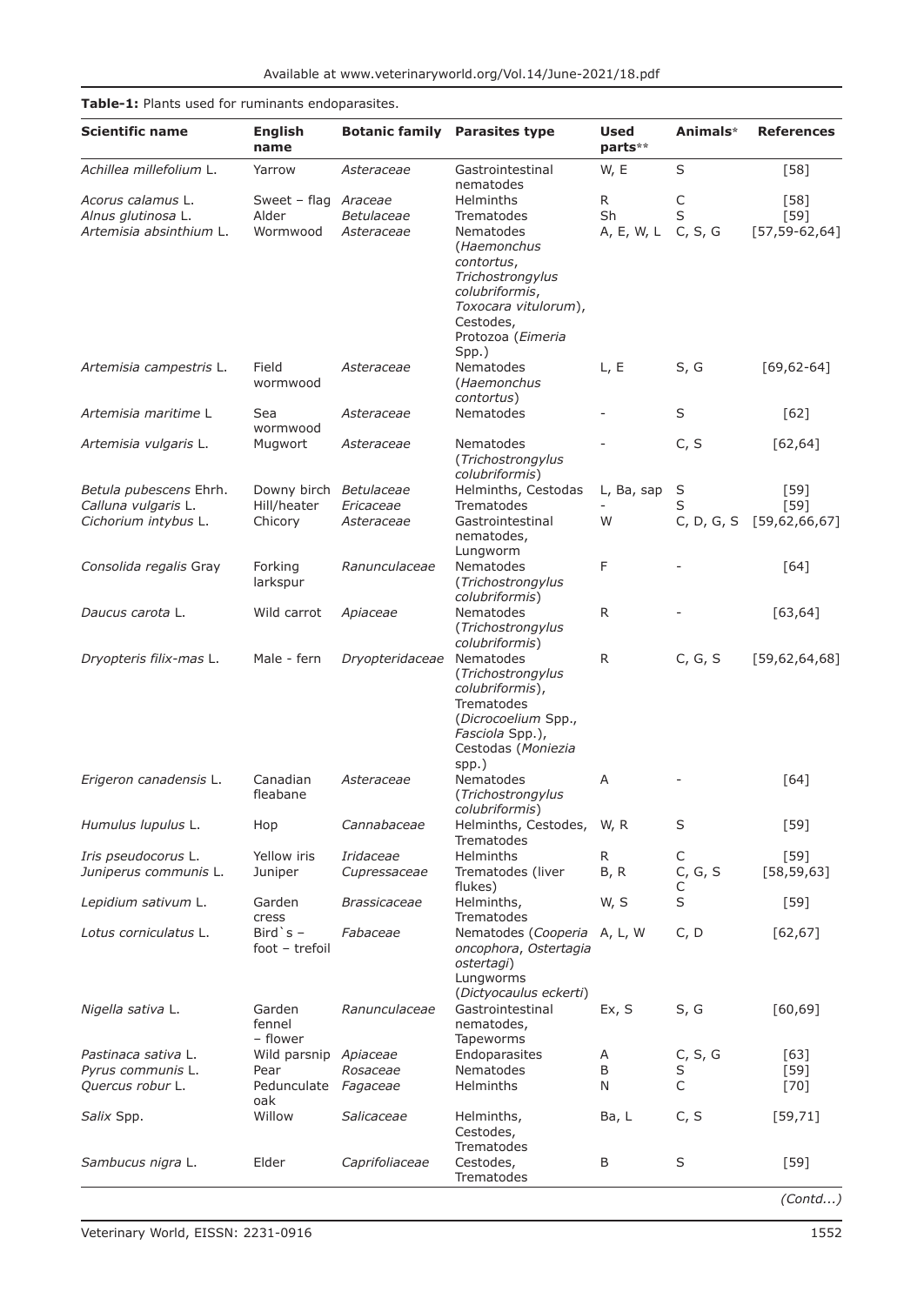| <b>Scientific name</b>   | <b>English</b><br>name | <b>Botanic family</b> | <b>Parasites type</b>                                                     | <b>Used</b><br>parts** | Animals* | <b>References</b> |  |
|--------------------------|------------------------|-----------------------|---------------------------------------------------------------------------|------------------------|----------|-------------------|--|
| Senecio vulgaris L.      | Groundsel              | Asteraceae            | Cestodes                                                                  |                        |          | [59]              |  |
| Symphori-carpos albus L. | Snowberry              | Caprifoliaceae        | Endoparasites                                                             |                        | C, G, S  | [63]              |  |
| Tanacetum vulgare L.     | Tansy                  | Asteraceae            | Nematodes,<br>(Trichostrongylus<br>colubriformis)<br>Cestodes, Trematodes | A, W, L, S S           |          | [59,64]           |  |
| Urtica dioica L.         | Common<br>nettle       | Urticaceae            | Helminths,<br>trematodes                                                  | W. S                   | S        | $[59]$            |  |
| Valeriana officinalis L. | Common<br>valerian     | Valerianaceae         | Nematodes<br>(Trichostrongylus<br>colubriformis)                          | R                      |          | [64]              |  |

\*Animals: C=Cattle, D=Deer, G=Goats, S=Sheep. \*\*Used parts: A=Aerial parts, B=Berries, Ba=Bark, E=Extract,

F=Flowers, L=Leaves, N=Nuts, S=Seeds, Sh=Shoots, W=Whole

**Table-1:** *(Continued)*.

isoquercitrin, rutin and quercitrin, patuletin, luteolin, kaempferol, and apigenin [89]. The total concentrations of phenol range from 46 mg to 50 mg gallic acid equivalents (GAE)/g. Polyphenolic compounds (phenolic acids) extracted from tansy possess antioxidant activities, although the antibacterial activities of its essential oil are low [99,100]. Further, methanol is the best extractant for polyphenols, compared, in descending order, with ethanol, water, isopropanol, and acetone. The yields of phenolics range from 12 mg to 63 mg GAE/g of the dried herb. Water serves as the most efficient extractant for preparing flavonoids [101].

*Artemisia vulgaris* L., or mugwort, is a very large (50-170 cm tall) herbaceous plant. Another widely distributed mugwort of the *Asteraceae* family grows in diverse habitats in Latvia. The plant possesses antileishmanial, antimalarial, antibacterial, antifungal, anthelmintic, and anti-inflammatory properties [102-104]. Mugwort comprises compounds with significant chemical polymorphisms and contains terpenes, a monoterpenoid, which contributes to the plant's odor, which is the basis of its insecticidal activity, therefore, employed as an insecticide [105,106].

*Artemisia* is extensively studied, and numerous medicinal plants are derived from species of this genus. A review of different plants from this genus confirms their high concentrations of tannins and condensed tannins, which contribute to their antioxidant effects [107]. Artemisinin is a sesquiterpene lactone, which is produced by the *Artemisia* genus, is important for treating malaria [108]. Studies of the antibacterial effects of essential oils of *Artemisia* show that 1,8-cineole and alfa-thujone in the oil isolated from the aerial components of mugwort achieve good and nonselective activity against *Escherichia coli, Salmonella* Enteritidis*, Pseudomonas aeruginosa, Klebsiella pneumonia, Staphylococcus aureus, Candida albicans,* and *Aspergillus niger*. The diminished activity of essential oil from *A. vulgaris* root is likely explained by its reduced content of 1,8-cineole and thujone. *A. absinthi* essential oil contains a higher content of beta thujone and achieves higher

antimicrobial effects, except when used to treat infections caused by *S. aureus* or *E. coli.* [109].

*A. vulgaris* is used in traditional medicine, and its herbs, leaves, shoots, roots, and essential oils are the subjects of numerous studies. GC/MS analysis revealed 24 different essential oil components [109] such as 1,8-cineole, alfa, beta thujone, camphor, borneol, beta-pinene, myrcene, and nerol [99,109]. The aerial components of *A. vulgaris* contain polyphenolics (flavonoids and tannins) and saponins [110]. High-performance liquid chromatography (HPLC) analysis shows that luteolin and morin are the main polyphenolics of methanol extracts of *A. vulgaris* [111], although hydroalcohol extracts, analyzed using HPLC/diode array detection, contain rutin, hydroxybenzoic acid, and caffeic acid [112].

*A. absinthium* L., or wormwood, which belongs to the *Asteraceae* family, similarly emits a specific wormwood odor, is widespread throughout Latvia; and folk medicine considers wormwood to have medicinal effects. Leaves and the aerial components of the plant are most commonly used in Europe [47,49]. *Artemisia* spp. found in Latvia are as follows: *A. campestris* L. (field wormwood), *A. annua* L. (annual mugwort), *A. austriaca* Jacq., *A. maritima* L. (sea wormwood), *A. sieversiana* Ehrh. ex. Willd., and *A. verlotiorum* Lamotte (Chinese mugwort). These rarely occur Latvia. In contrast, *A. dracunculus* L. (estragon) is the only one among these species that is cultivated as a herb and does not grow in the wild. *A. abrotanum* L. possesses medicinal properties.

*A. absinthium* serves as a source of numerous conventional and traditional medicines [113]. The most important chemical constituents in wormwood include flavonoids (santonin) and sesquiterpenes (artemisinin), which exert antiparasitic activities [105,114]. Artemisinin is a "parent drug" of antimalarial agents, and its derivatives have been used since 1980 [104]. These products are toxic to animals and induce neurotoxicity at high doses. *A. absinthium* essential oil contains thujone ( $\alpha$  and  $\beta$ ) and exerts antimicrobial and antifungal effects [3]. *A. absinthium* oil possesses antispasmodic, antiseptic, antiparasitic, and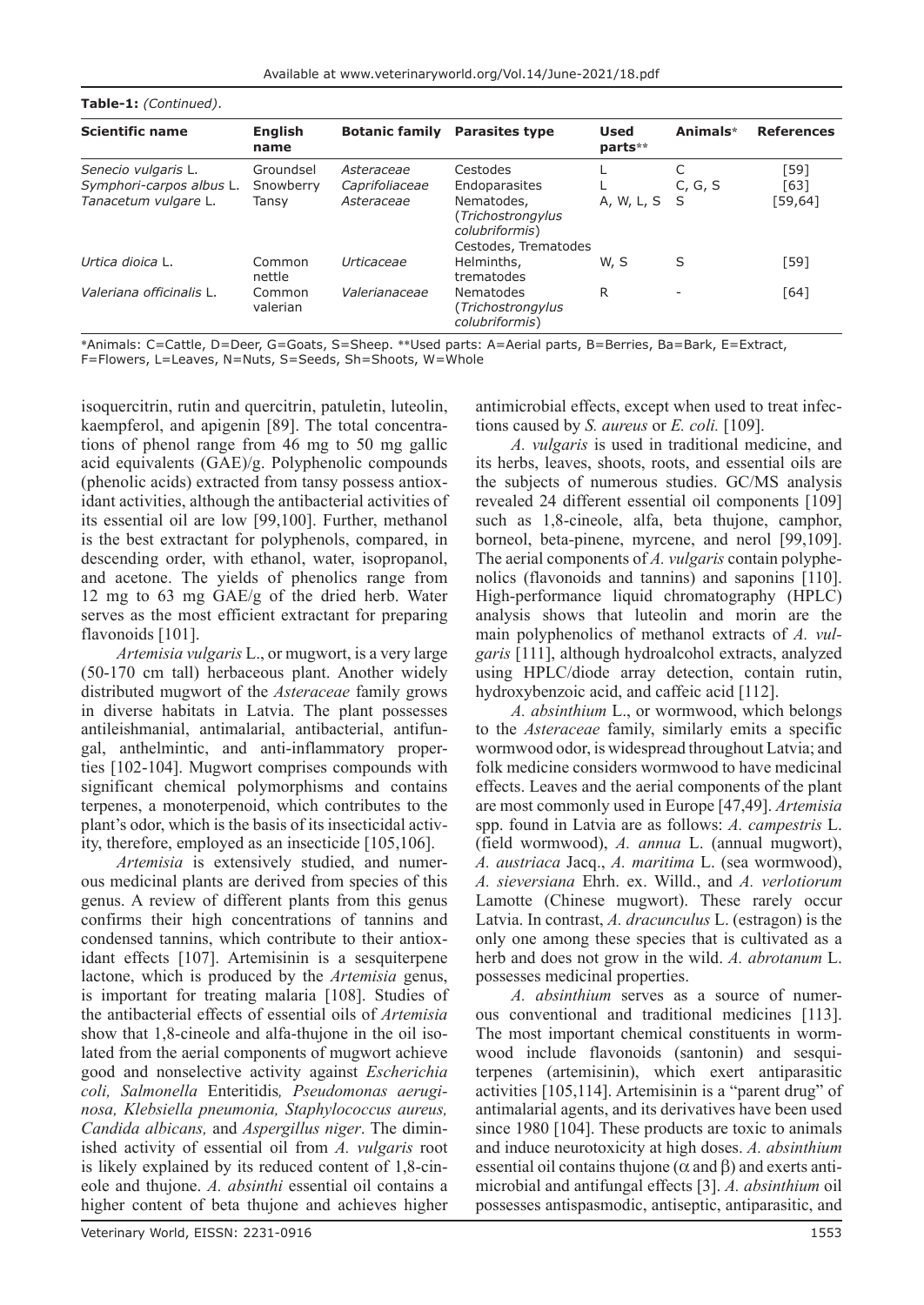insecticidal properties [114,115]. Aqueous and ethanolic extracts of *A. absinthium* are effective against gastrointestinal nematodes in sheep, particularly against *H. contortus* [57]. However, a recent study of wormwood as a dietary supplement did not detect a significant effect on lambs infected with *H. contortus* [115]. A partial antiparasitic effect was detected in ruminants infected with *Eimeria* spp. [57].

Studies of the chemical composition of *Artemisia absinthium* identified and characterized different groups and individual active components of plants and essential oils. The essential oil, in minimal amounts, is detected using macro-and microscopic tests, assessed as absinthin and resorcinol [116]. The essential oil of *A. absinthium* contains 1, 8 cineol, camphor, linalool, alpha- and beta thujone, 4-terpineol, borneol, α-cardinol, absinthin, artemetin, myrcene, and other mono- and sesquiterpenes. Its essential oil is used as an anti-ulcer drug, an anticarcinogenic agent, an analgesic, an immunomodulator, an antimalaria, an antiseptic, an antibacterial, an anthelmintics, a larvicide, and a pesticide, although it may be toxic under certain circumstances [99,113,117].

Diverse polyphenolics are found in *A. absinthium*. For example, wormwood possesses a total phenolic content (TPCs) of  $19\pm0.16$  mg GAE/g [118]. Phenolic acids (tannic, gallic, salicylic, hemihydrate chlorogenic, caffeic, vanillic, syringic, ferulic, p-coumaric, rosmarinic, and trans-cinnamic acid) are detected in *A. absinthium*. The wormwood herb contains high levels of condensed tannins (proanthocyanidins), which contribute to its antioxidant activities. Flavonoid compounds include eupafolin, diosmetin, rhamnetin, apigenin as well as their glucosides luteolin, quercetin, rutin, and vitexin [99,119]. The concentrations (mg/g routine equivalents) of flavonoids and flavanols in wormwood extracts are 7.96±0.76 and 3.4±0.0, respectively [120]. The type of extractant affects the yields of flavonoids extracted from the wormwood herb. Ethanolic extracts contain higher amounts of phenolics than aqueous or chloroform extracts [121], which should be considered when preparing wormwood extracts for medicinal use.

*C. vulgaris* (L.), hill or heather, is a perennial plant of the *Ericaceae* family that grows in nutrient-poor soils and is often found in pine forests. In Latvia, heather, which is a valuable nectar-producing plant with medicinal properties, is the only species of the genus that grows in Latvia. The main chemical components of the plant that potentially engage parasites are tannins. *C*. *vulgaris* (L.) has low nutritional value, and only goats use it as forage. When goats were fed heather, only a mild anthelmintic effect is observed. Reduced numbers of released *T. colubriformis* egg are found, although heather increases immunity to parasites [119]. When heather is fed to experimentally infected goats, it is associated with a reduction in the establishment of *T. colubriformis* larvae and a significant decrease in nematode egg excretion by

the host [122]. The aerial components of heather have been studied during different growth stages; however, heather's medicinal properties are mainly described in traditional medicine, the plant's pharmacologic potential is a focus of current investigations.

Phenolic compounds are found in varying amounts throughout *C. vulgaris*. The highest total concentrations of phenolic compounds, tannins, flavonoids, hydroxycinnamic acids, and proanthocyanidins are detected in leaves and roots during all growth stages, except during flowering. During flowering, the highest concentrations of flavonoids, proanthocyanidins, and anthocyanins are detected in flowers. Heather herb possesses antioxidant activity, and its antibacterial effects are mediated by the leaf, stem, rhizome, and root extracts. Leaf and stem extracts inhibit the infectivities of Gram-positive and Gramnegative bacteria, and roots are active against *Bacillus subtilis*, and extracts of the rhizome are active against *E. coli* [122]. Further, combinations of the active substances and amounts differ according to the season and are higher during growth. The total tannin concentrations in heather range from 22 mg to 36 mg TAE/g dw, with a higher proportion of the condensed form versus the hydrolysable form [123].

Aqueous extracts of inflorescences of heather contain carbohydrates, protein, lipids, fructose, glucose, organic acids, and fatty acids. Phenolic compounds identified in *C. vulgaris* extract are myricetin-3-O-glucoside and myricetin-O-rhamnoside. More polar extracts with more phenolics exhibit stronger antioxidant and antibacterial effects, whereas n-hexane and ethyl-acetate extracts achieve better anti-inflammatory and cytotoxic effects [124]. Liquid chromatography-mass spectrometry and 1 H-nuclear magnetic resonance analyses of heather identified the fatty acids as follows: Linolenic (35%), linoleic (27%), and palmitic (21%); a high content of fiber and carbohydrates (75%); α-tocopherol quercetin, kaempferol, and myricetin derivatives as well as procyanidins. The total amounts of phenolic compounds (TPCs) are higher in hydroalcoholic extracts. These extracts exert good antibacterial effects without causing adverse effects [125]. Photospectrometric analysis (Folic– Ciocalteu) revealed the presence of TPCs at concentrations ranging from 67.55 mg GAE/g to 142.46 mg GAE/g and flavonoids at concentrations ranging from 42.11 RUE/g to 63.68 mg RUE(Rutin equivalent)/g (using aluminum chloride) [125]. Another study demonstrates antioxidant properties [126]. The phenolic compound quercetin likely accounts for heather's calming effects [127,128].

## **Conclusion**

The emergence of helminths resistant to the most frequently used antihelmintic drugs requires urgent action to identify alternative methods. Herbal plants have huge potential for this purpose, as they are relatively inexpensive, safe, and effective. We, therefore,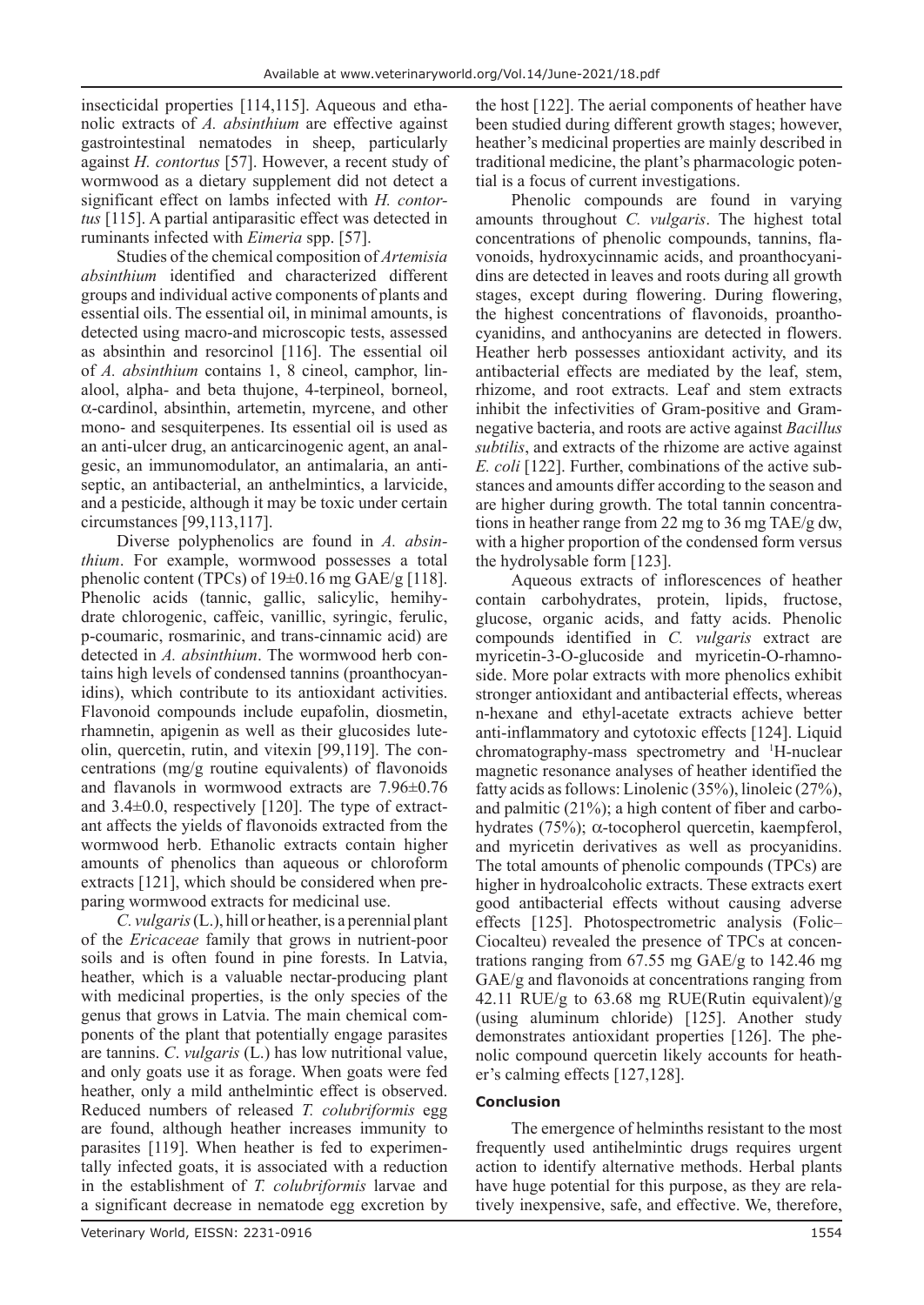focused here on the typical Latvian herbal plants tansy, wormwood, mugwort, and heather as the focus of further *in vitro* studies to determine the effects of these plant extracts on strongyloid parasites.

### **Authors' Contributions**

LK: Conceptualized the aim of the study, designed, supervised, and corrected the manuscript. AK, DK, RS, DB, and LK: Equally conceived the work with literature and drafted and reviewed the manuscript. All authors have read and approved the final manuscript.

### **Acknowledgements**

This study was carried out in the framework of LLU (Latvia University of Life Sciences and Technologies) internal project "Antiparasitic drug resistance in Latvian sheep farms" (No. LLU P12) and with implementation of the research project "Development of herbal plant containing medical extracts with anti-parasitic effect" funded by the Latvia Ministry of Agriculture and Rural Support Service program LAD16.2 project: The support for pilot projects and the development of new products, practices, processes and technologies. The authors are grateful to Polina Skliarevitch for helpful comments on a draft manuscript.

### **Competing Interests**

The authors declare that they have no competing interests.

#### **Publisher's Note**

Veterinary World remains neutral with regard to jurisdictional claims in published institutional affiliation

#### **References**

- 1. Available from: https://www.ldc.gov.lv/lv/statistika. Retrieved on 20-11-2020.
- 2. Abd El-Raof, Y.M., Ghanem, M.M. and Galbat, S. (2007) Cryopreservation of Rumen Protozoa Using Three Different Cryoprotectant Methods in Sheep. The Second Scientific Conference, Faculty of Veterinary Medicine Benha University Ras Sedr.
- 3. Tariq, K.A., Chishti, M.Z., Ahmad, F. and Shawl, A.S. (2009) Anthelmintic activity of extracts of *Artemisia absinthium* against ovine nematodes. *Vet. Parasitol*., 160(1-2): 83-88.
- 4. Papadopoulos, E., Gallidis, E. and Ptochos, S. (2012) Anthelmintic resistance in sheep in Europe: A selected review. *Vet. Parasitol*., 189(1): 85-88.
- 5. Taylor, M.A., Coop, R.L. and Wall, R.L. (2007) Veterinary Parasitology. 3<sup>rd</sup> ed. Blackwell, Oxford. p874.
- 6. Sargison, N. (2009) Sheep Flock Health. Blackwell, Oxford. p465.
- 7. Torres-Acosta, J.F., Mendoza-de-Gives, P., Aguilar-Caballero, A.J. and Cuéllar-Ordaz, J.A. (2012) Anthelmintic resistance in sheep farms: Update of the situation in the American continent. *Vet. Parasitol*., 189(1): 89-96.
- 8. Ihler, C.F. (2010) Antihelmintic resistance. An overview of the situation in the Nordic countries. *Acta Vet. Scand*., 52(Suppl 1): 1-24.
- 9. Kaplan, R.M. (2004) Validation of the Famacha eye colour

chart for detecting clinical anaemia in sheep and goats on farms in the southern United States. *Vet. Parasitol*., 123(1-2): 105-120.

- 10. Vlassoff, A. and McKenna, P.B. (1994) Nematode parasites of economic importance in sheep in New Zealand. *N. Z. J. Zool*., 21(1): 1-8.
- 11. Kupčisnkas, T., Stadaliene, I., Šarkūnas, M., Riševičiene, V., Vārady, M., Hoglung, J. and Petkevičus, S. (2015) Prevalence of Antihelmintic resistance on Lithuanian sheep farms assessed by *in vitro* methods. *Acta. Vet. Scand*., 57(Dec.): 88.
- 12. Lassen, B., Järvis, T. and Mägi, E. (2013) Gastrointestinal parasites of sheep on Estonian islands. *J. Agric. Sci*., 1(10): 7-14.
- 13. Mickiewicz, M., Czopowicz, M., Kawecka-Grochocka, E., Moroz, A., Szaluś-Jordano, O., Várady, M., Königová, A., Spinu, M., Górski, P., Bagnicka, E. and Kaba, J. (2020) The first report of multidrug resistance in gastrointestinal nematodes in goat population in Poland. *BMC Vet. Res*., 16(1): 270.
- 14. Martínez-Valladares, M., Martínez-Pérez, J.M., Robles-Pérez, D., Cordero-Pérez, C., Famularo, M.R., Fernández-Pato, N., Castañón-Ordóñez, L. and Rojo-Vázquez, F.A. (2013) The present status of anthelmintic resistance in gastrointestinal nematode infections of sheep in the northwest of Spain by *in vivo* and *in vitro* techniques. *Vet. Parasitol*., 191(1-2): 177-181.
- 15. Smith, M.C. and Sherman, D.M. (1994) Goat Medicine. Lea and Febiger, Philadelphia, PA. p321-336.
- 16. Eckert, J., Friedhoff, K.T., Zahner, H. and Deplazes, P. (2005) Lenbruch der Parasitologie fur die Tiermedizin. Enke, Stuttgart. p575.
- 17. Simpson, H.V. (2000) Pathophysiology of abomasal parasitism: is the host or parasite responsible. *Vet. J*.,160(3): 177-191.
- 18. Hoste, H., Torres-Acosta, J.F., Paolini, V., Aguilar-Caballero, A., Etter, E., Lefrileux, Y., Chartier, C. and Broqua, C. (2005) Interactions between nutrition and gastrointestinal infections wits parasitic nematodes in goats. *Small Rum. Res*., 60(1): 141-151.
- 19. Hansen, J. and Perry, B. (1994) The epidemiology, diagnosis and control of helminth parasites of ruminants. In: International Laboratory for Research on Animal Diseases. p17-25.
- 20. Simpson, H.V., Lawton, D.E.B., Simcock, D.C., Reynolds, G.W. and Pomroy, W.E. (1997) Effect of adult and larval *Haemonchus contortus* on abomasal secretion. *Int. J. Parasitol*., 27(7): 825-831.
- 21. Wahab, A.R. and Collins, G.H. (1991) Infection of goats with *Haemonchus contortus* and *Trichostrongylus colubriformis*: Histopathology and pH changes. *Br. Vet. J*., 147(6): 569-574.
- 22. Perez, J., Garcia, P.M., Hernandez, S., Martinez-Moreno,A., de las Mulas, J.M. and Camara, S. (2001) Pathological and immunohistochemical study of the abomasum and abomasal lymph nodes in goats experimentally infected with *Haemonchus contortus*. *Vet. Res*., 32(5): 463-473.
- 23. Rahman, W.A. and Collins, G.H. (2006) Infection of goats with *Haemonchus contortus* and *Trichostrongylus colubriformis*: Histopathology and pH changes. *Br. Vet. J*., 147(6): 569-575.
- 24. Cériac, S., Archimède, H., Feuillet, D., Felicite, Y., Giorgi, M. and Bambou, J.C. (2019) Supplementation with rumen-protected proteins induces resistance to *Haemonchus contortus* in goats. *Sci. Rep*., 9(Feb.): 1237.
- 25. Sakkas, P., Jones, L.A., Houdijk, J.G., Athanasiadou, S., Knox, D.P. and Kyriazakis, I. (2013) Leucine and methionine deficiency impairs immunity to gastrointestinal parasites during lactation. *Br. J. Nutr*., 109(2): 273-282.
- 26. Rocha, R., Bricarello, P., Silva, M., Houdijk, J., Almeida, F., Cardia, D. and Amarante, A.F.T. (2011) Influence of protein supplementation during late pregnancy and lactation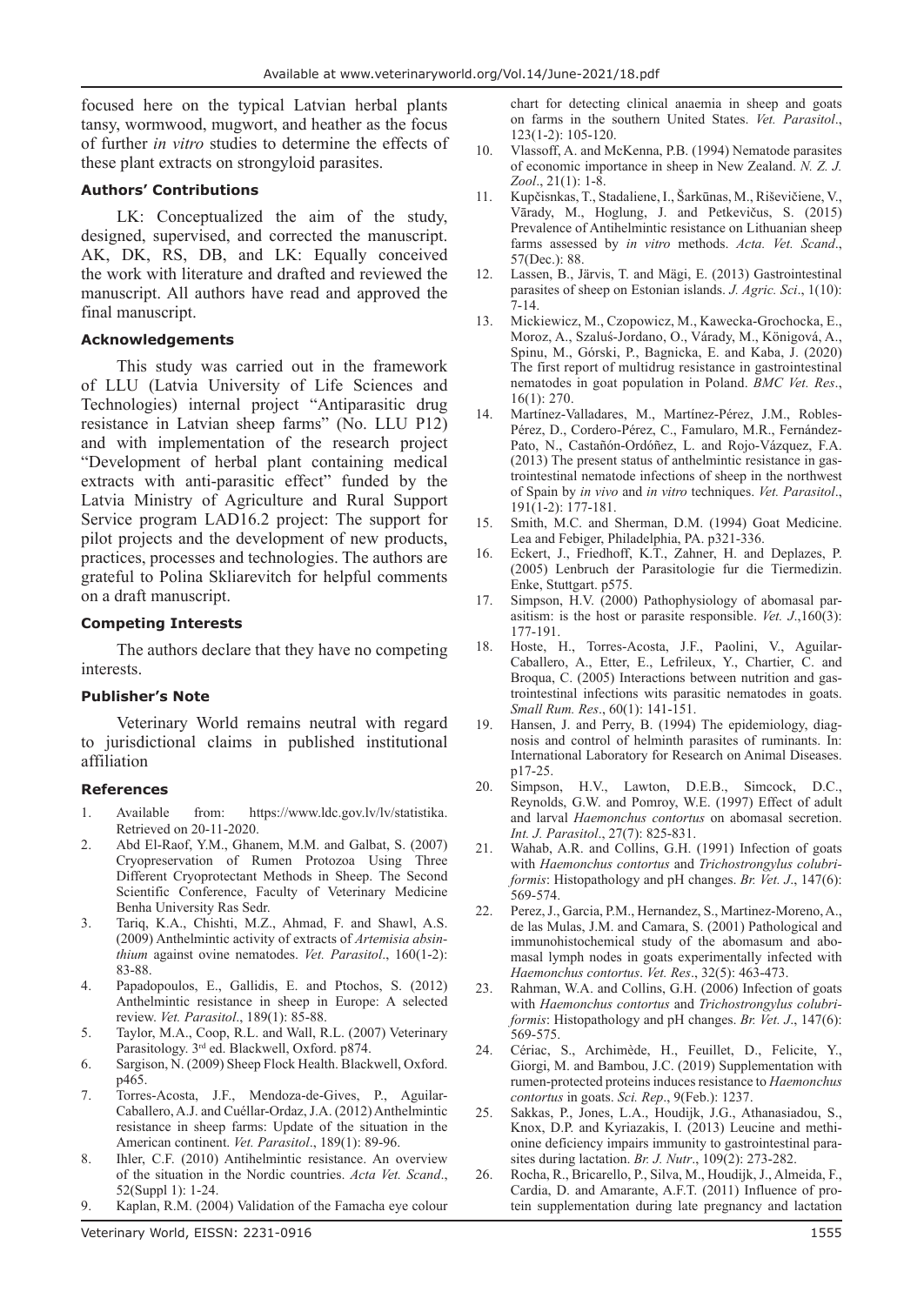on the resistance of Santa Ines and Ile de France ewes to *Haemonchus contortus*. *Vet. Parasitol*., 181(2-4): 229-238.

- 27. Besier, B., Kahn, L., Dobson, R. and Smith, D. (2015) Barbervax® Anew Strategy for *Haemonchus* Management. Proceedings of the Australian Veterinary Association (AVA) Annual Conferences, Pan Pacific (NZVA and AVA) Veterinary Conference, Combined Proceedings, Brisbane. p168-174.
- 28. Nisbet, A., Meeusen, E., González, J. and Piedrafita, D. (2016) Immunity to Haemonchus contortus and vaccine development. *Adv. Parasitol*., 93: 353-396.
- 29. Schweizer, N.M., Foster, D.M., Knox, W.B., Sylvester, H.J. and Anderson, K.L. (2016) Single vs. double dose of copper oxide wire particles (COWP) for treatment of anthelmintic resistant *Haemonchus contortus* in weanling lambs. *Vet. Parasitol*., 229(Oct): 68-72.
- 30. Fetene, A. and Amante, M. (2019) Alternative to synthetic anthelminthic to prevent and control gastrointestinal parasite in sheep and goat. *Am. Eur. J. Sci. Res*., 14(1): 6-14.
- 31. Langston, C. and Varela-Strokes, A.S. (2019) Pharmacotherapy of parasitic disease. In: Katrina, L., Langston, C., editors. Pharmacotherapeutics for Veterinary Dispensing. W.B. Saunders Company, Philadelphia, PA. p127-140.
- 32. Available from: https://www.pvd.gov.lv/partikas-un-veterinarais-dienests/statiskas-lapas/veterinara-uzraudziba/veterinaras-zales?nid=2246#jump. Retrieved on 20-11-2020.
- 33. Cernanská, D., Várady, M., Cudeková, P. and Corba, J. (2008) Worm control practices on sheep farms in the Slovak Republic. *Vet. Parasitol*., 154(3-4): 270-276.
- 34. Várady, M., Papadopoulos, E., Dolinská, M. and Königová, A. (2011) Anthelmintic resistance in parasites of small ruminants: Sheep versus goats. *HELMIN*., 48(3): 137-144.
- 35. Kupčisnkas, T., Stadaliene, I., Šolmskas, A., Trusevičius, P., Varady, M. and Petkevičus, S. (2016) Worm control practices and prevalence of anthelmintic resistance using *in vivo* FECRTs on smallholder sheep farms in Lithuania. *HELMIN*, 53(1): 24-30.
- 36. Gilleard, J. (2006) Understanding anthelmintic resistance: The need for genomics and genetics. *Int. J. Parasit*., 36(12): 1227-1239.
- 37. Alvarez-Sanchez, M.A., Mainar-Laime, R.C., Perez-Garrcia, J., Monteadudo-Rodriguez, M., Martin-Gomez, S. and Rojo-Vazquez, F.A. (2001) Antihelmintic Resistence in Small Ruminant Flocks in Spain: Extension in the Leon Province (NW). In the Abstract to the 18<sup>th</sup> International Conference of the World Association for the Advancement of Veterinary Parasitology, August 26-30, Stresa, Italy. p155.
- 38. Traversa, D., Paoletti, B., Otranto, D. and Miller, J. (2007) First report of multiple drug resistance in Trichostrongylus affecting sheep under field conditions in Italy. *Parasitol. Res*., 101(6): 1713-1716.
- 39. Borgsteede, F.H.M., Dercksen, D.D. and Huijbers, R. (2007) Doramectin and albendazole resistance in sheep in The Netherlands. *Vet. Parasitol*., 144(1-2): 180-183.
- 40. Bjørn, H., Monrad, J. and Nansen, P. (1991) Anthelmintic resistance in nematode parasites of sheep in Denmark with special emphasis on levamisole resistance in *Ostertagia circumcincta*. *Acta Vet. Scand.*, 32(2): 145-154.
- 41. Maingi, N., Bjørn, H., Thamsborg, S.M., Bøgh, H.O. and Nansen, P. (1997) Anthelmintic resistance in nematode parasites of sheep in Denmark. *Small Rumin. Res*., 23(2-3): 171-181.
- 42. Calvete, C., Calavia, R., Ferrer, L.M., Ramos, J.J., Lacasta, D. and Uriarte, J. (2012) Management and environmental factors related to benzimidazole resistance in sheep nematodes in Northeast Spain. *Vet. Parasitol*., 184(2-4): 193-203.
- 43. Kaplan, R.M. (2004) Drug resistance in nematodes of veterinary importance: A status report. *Trends Parasitol*., 20(10): 477-481.
- 45. Anupöld, A.M., Hinney, B. and Joachim, A. (2014) The resistance status of gastrointestinal strongyles against anthelmintics in three Estonian sheep flocks. *Berl. Munch. Tierarztl. Wochenschr*., 127(1-2): 50-55.
- 46. Sile, I., Romane, E., Reinsone, S., Maurina, B., Tirzite, D. and Dambrova, M. (2020) Data on medicinal plants in the records of Latvian folk medicine from the 19<sup>th</sup> century. *Data Brief*., 28: 105024.
- 47. Sile, I., Romane, E., Reinsone, S., Maurina, B., Tirzite, D. and Dambrova, M. (2020) Medical plants and their uses recorded in the archives of Latvian folklore from the 19th century. *J. Ethnopharmacol*., 249: 112378.
- 48. Mayer, M., Vogl, R.C., Amorena, M., Hamburger, M. and Walkenhorst, M. (2014) Treatment of organic livestock with medical plants: A systematic review of European ethnoveterinary research. *Forsch. Komplementmed*., 21(6): 375-386.
- 49. Pharmaceutical Society of Great Britain. (1970) British Veterinary Codex. Department of Pharmaceutical Sciences Pharmaceutical Press. p317.
- 50. Farnsworth, N.R., Akerele, O., Bingel, A.S., Soejarto, D.D. and Guo, Z. (1985) Medicinal plants in therapy. *Bull. World Health Organ*., 63(6): 965-981.
- 51. Malla, B., Gauchan, D.P. and Chhetri, R.B. (2015) An ethnobotanical study of medicinal plants used by ethnic people in Parbat district of Western Nepal. *J. Ethnopharmacol*., 165: 103-117.
- 52. Hossen, M.J., Uddin, M.B., Sayeem, S., Ahmed, U., Yu, Z.L. and Cho, J.Y. (2016) Traditional medicine/plants for the treatment of reproductive disorders in Asia Nations. *Pak. Vet. J*., 36(2): 127-133.
- 53. Jia, W., Gao, W. and Tang, L. (2003) Antidiabetic herbal drugs officially approved in China. *Phytother. Res*., 17(10): 1127-1134.
- 54. Athanasiadou, S., Githiori, J. and Kyriazakis, I. (2007) Medicinal plants for helminth parasite control: Facts and fiction. *Animal*, 1(9): 1392-1400.
- 55. Githiori, B.J., Athanasiadou, S. and Thamsborg, M.S. (2006) Use of plants in novel approaches for control of gastrointestinal helminths in livestock with emphasis on small ruminants. *Vet. Parasitol*., 139(4): 308-320.
- 56. Fomum, W.S. and Nsahlai, V.I. (2017) *In vitro* evaluation of anthelmintic efficacy of some plant species possessing proteinases and/or other nitrogenous compounds in small ruminants. *J. Altern. Complement. Med*., 3(3): 38.
- 57. Beigh, A.Y. and Ganai, M.A. (2017) Potential of wormwood (*Artemisia absinthium Linn.)* herb for use as an additive in livestock feeding: A review. *J. Pharm. Innov*., 6(8): 176-187.
- 58. Tariq, A.K. and Tantry, A.M. (2012) Preliminary studies on plants with anthelmintic properties in Kashmir the North-West temperate Himalayan region of India. *Chin. Med*., 3(2): 106-112.
- 59. Waller, J.P., Bernes, G., Thamsborg, M.S., Sukura, A., Richter, H.S., Ingebrigtsen, K. and Höglund J. (2001) Plants as deworming agents of livestock in the Nordic countries: Historical perspective, popular beliefs and prospects for the future. *Acta Vet. Scand*., 42(1): 31-44.
- Zeineldin, M., Abdelmegeid, M., Barakat, R. and Ghanem, M. (2018) A review: Herbal medicine as an effective therapeutic approach for treating digestive disorders in small ruminants. *Alex. J. Vet. Sci*., 56(1): 33-44.
- 61. Rajeswari, D.V. (2014) Anthelmintic activity of plants: A review. *Res. J. Phytochem*., 8(3): 57-63.
- 62. Laudato, M. and Capasso, R. (2013) Useful plants for animal therapy. *OA Altern. Med*., 1(1): 1-6.
- 63. Lans, C., Turner, N., Khan, T., Brauer, G. and Boepple, W. (2007) Ethnoveterinary medicines used for ruminants in British Columbia, Canada. *J. Ethnobiol. Ethnomed*., 3(11): 1-22.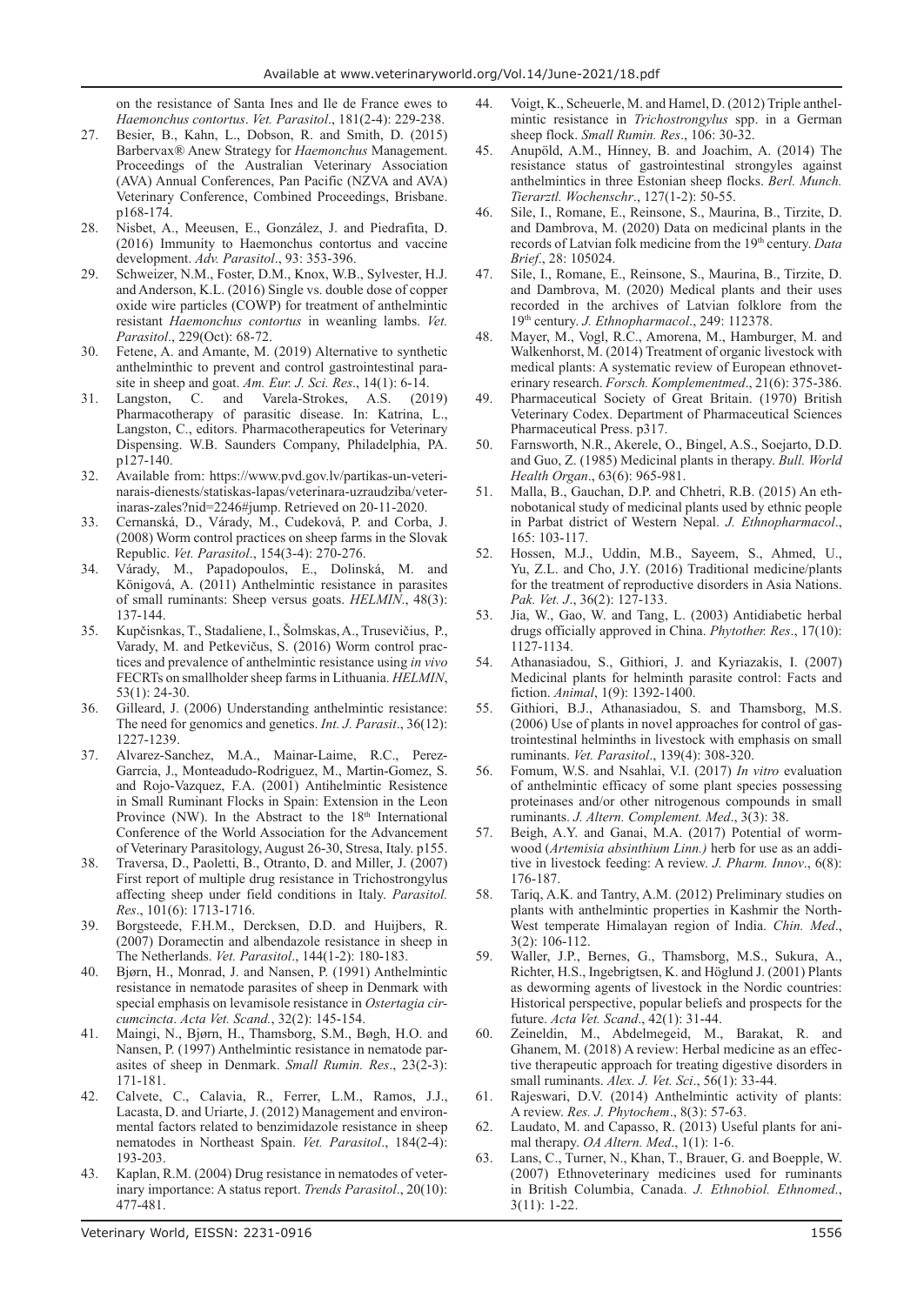- 64. Urban, J., Kokoska, L., Langrova, I. and Matejkova, J. (2008) *In vitro* anthelmintic effects of medicinal plants used in the Czech Republic. *Pharm. Biol*., 46(10-11): 808-813.
- 65. Dib, I., Angenot, L., Mihamou, A., Ziyyat, A. and Tits, M. (2017) *Artemisia campestris* L.: Ethnomedical, phytochemical and pharmacological review. *J. Herb. Med*., 7(Mar.): 1-10.
- 66. Abo-EL-Sooud, K. (2018) Ethnoveterinary perspectives and promising future. *Int. J. Vet. Sci. Med*., 6(1): 1-7.
- 67. Sandoval-Castro, A.C., Torres-Acosta, J.F.J., Hoste, H., Salem, M.Z.A. and Chan-Perez, I.J. (2012) Using plant bioactive materials to control gastrointestinal tract helminths in livestock. *Anim. Feed Sci. Technol*., 176(1-4): 192-201.
- 68. Hammond, A.J., Fielding, D. and Bishop, C.S. (1997) Prospects for plant anthelmintics in tropical veterinary medicine. *Vet. Res. Commun*., 21(3): 213-228.
- 69. Bauri, K.R., Tigga, N.M. and Kullu, S.S. (2015) A review on the use of medicinal plants to control parasites. *Indian J. Nat. Prod. Resour*., 6(4): 268-277.
- 70. Bartha, G.S., Quave, L.C., Balogh, L. and Papp, N. (2015) Ethnoveterinary practices of Covasna County, Transylvania, Romania. *J. Ethnobiol. Ethnomed*., 11(35): 1-22.
- 71. Viegi, L., Pieroni, A., Guarrera, M.P. and Vangelisti, R. (2003) A review of plants used in folk veterinary medicine in Italy as the basis for a databank. *J. Ethnopharmacol*., 89(2-3): 221-244.
- 72. Pye, C.R., Bertin, M.J., Lokey, R.S., Gerwick, W.H. and Linington, R.G. (2017) Retrospective analysis of natural products provides insights for future discovery trends. *Proc. Natl. Acad. Sci. U. S. A*., 114(22): 5601-5606.
- 73. Chitra, J., Khatana, S. and Vijayvergia, R. (2019) Bioactivity of secondary metabolites of various plants: A review. *Int. J. Pharm. Sci. Res*., 10(2): 494-504.
- 74. Anand, U., Jacobo-Herrera, N., Altemimi, A. and Lakhssassi, N. (2019) A comprehensive review on medicinal plants as antimicrobial therapeutics: Potential avenues of biocompatible drug discovery. *Metabolites*, 9(11): 1-13.
- 75. Kumar, S. and Pandey, A.K. (2013) Chemistry and biological activities of flavonoids: An overview. *Sci. World J*., 2013: 162750.
- 76. Hassan, R., Mohammad, H.F. and Reza, K. (2017) Polyphenols and their benefits: A review. *Int. J. Food Properties*, 20(2): 1700-1741.
- 77. Pandey, K.B. and Rizvi, S.I. (2009) Plant polyphenols as dietary antioxidants in human health and disease. *Oxid. Med. Cell. Longev*., 2(5): 270-278.
- 78. Kardel, M., Taube, F., Schulz, H., Schütze, W. and Gierus, M. (2013) Different approaches to evaluate tannin content and structure of selected plant extracts review and new aspects. *J. Appl. Bot. Food Qual*., 86(1): 154-166.
- 79. de Almeida, C.A.A., de-Faria, F.M., Dunder, R.J., Manzo, P.L.B., Souza-Brito, R.A.M. and Luiz-Ferreira, A. (2017) Recent trends in pharmacological activity of alkaloids in animal colitis: Potential use for inflammatory bowel disease. *Evid. Based Complement. Alternat. Med*., 2017: 8528210.
- 80. Verpoorte, R. (2005) Alkaloids. In: Worsfold, P., Townshend, A., Poole, C., editors. Encyclopedia of Analytical Science. 2nd ed. Elsevier, Amsterdam, Netherlands. p56-61.
- 81. Khanbabaee, K. and Van Ree, T. (2001) Tannins: Classification and definition. *Nat. Prod. Rep*., 18(6): 641-649.
- 82. Verpoorte, R. (2005) Alkaloids. In: Worsfold, P., Townshend, A., Poole, C., editors. Encyclopedia of Analytical Science. 2<sup>nd</sup> ed. Elsevier, Amsterdam, Netherlands. p56-61.
- 83. Debnath, B., Singh, W.S., Das, M., Goswami, S., Singh, K.M., Maiti, D.D. and Manna, K. (2018) Role of plant alkaloids on human health: A review of biological activities. *Mater. Today Chem*., 9(Sept.):56-72.
- 84. Lin, X.S., Curtis, A.M. and Sperry, J. (2020) Pyridine

alkaloids with activity in the central nervous system. *Bioorg. Med. Chem*., 28(24): 1-22.

- 85. Morsy, N.F.S. (2017) Chemical Structure, Quality Indices and Bioactivity of Essential Oil Constituents, Active Ingredients from Aromatic and Medicinal Plants, Hany A. El-Shemy, IntechOpen, London. Available from: https:// www.intechopen.com/books/active-ingredients-from-aromatic-and-medicinal-plants/chemical-structure-quality-indices-and-bioactivity-of-essential-oil-constituents Retrieved on 23.04.2021.
- 86. Vintilă, I. (2017) Basic structure, nomenclature, classification and properties of organic compounds of essential oil. In: Essential Oils in Food Processing. John Wiley and Sons, New York. p173-190.
- 87. Raut, S.J. and Karuppayil, M.S. (2014) A status review on the medicinal properties of essential oils. *Ind. Crops Prod*., 62(1): 250-264.
- 88. Sharifi-Rad, J., Sureda, A., Tenore, G.C., Daglia, M., Sharifi-Rad, M., Valussi, M., Tundis, R., Sharifi-Rad, M., Loizzo, M.R., Ademiluyi, A.O., Sharifi-Rad, R., Ayatollahi, S.A. and Iriti, M. (2017) Biological activities of essential oils: From plant chemoecology to traditional healing systems. *Molecules*, 22(1): 1-55.
- 89. Orchard, A. and Van Vuuren, S. (2017) Commercial essential oils as potential antimicrobials to treat skin diseases. *Evid. Based Complement. Alternat. Med*., 2017: 4517971.
- 90. Coté, H., Boucher, M.A., Pichette, A. and Legault, J. (2017) Anti-Inflammatory, antioxidant, antibiotic, and cytotoxic activities of *Tanacetum vulgare* L. essential oil and its constituents. *Medicines*, 4(2): 1-34.
- 91. Acharya, J., Hildreth, B.M. and Reese, N.R. (2014) *In vitro* screening of forty medical plant extracts from the United States Northern Great Plains for anthelmintic activity against *Haemonchus contortus*. *Vet. Parasitol*., 201(1-2): 75-81.
- 92. Collin, J.G., Deslauriers, I., Pageau, N. and Gtrgnon, M. (1992) Essential oil of tansy (*Tanacetum vulgare* L.) of Canadian origin. *J. Essent. Oil Res*., 5(6): 629-638.
- 93. Magierowicz, K., Górska-Drabik, E. and Sempruch, C. (2020) The effect of *Tanacetum vulgare* essential oil and its main components on some ecological and physiological parameters of *Acrobasis advenella* (Zinck.) (Lepidoptera: Pyralidae). *Pestic. Biochem. Physiol*., 162(Jan): 105-112.
- 94. Keskitalo, M., Pehu, E. and Simon, J.E. (2001) Variation in volatile compounds from tansy (*Tanacetum vulgare L.)* related to genetic and morphological differences of genotypes. *Biochem. Syst. Ecol*., 29(3): 267-285.
- 95. Vaverková, S., Mikulásová, M., Habán, M. and Sloboda, P. (2006) Studium kvalitatívnych vlastností silice *Tanacetum vulgare* L. [A study of qualitative properties of the essential oil of *Tanacetum vulgare* L]. *Ceska Slov. Farm*., 55(4): 181-185.
- 96. Chiasson, H., Bélanger, A., Bostanian, N., Vincent, C. and Poliquin, A. (2001) Acaricidal properties of *Artemisia absinthium* and *Tanacetum vulgare* (Asteraceae) essential oils obtained by three methods of extraction. *J. Econ. Entomol*., 94(1): 167-171.
- 97. Rohloff, J., Mordal, R. and Dragland, S. (2004) Chemotypical variation of tansy (*Tanacetum vulgare L.)* from 40 different locations in Norway. *J. Agric. Food Chem*., 52(6): 1742-1748.
- 98. Mockute, D. and Judzentiene, A. (2004) Composition of the essential oils of *Tanacetum vulgare* L. growing wild in Vilnius district (Lithuania). *J. Essent. Oil Res*., 16(6): 550-553.
- 99. Pålsson, K., Jaenson, T.G.T., Bæckström, P. and Borg-Karlson, K.A. (2008) Tick repellent substances in the essential oil of Tanacetum vulgare. J. Med. Entomol., 45(1): 4588-4593.
- 100. Duke, J.A. 2001. Handbook of Phytochemical Constituents of GRAS Herbs and Other Economic Plants. CRC Press, Boca Raton, FL. p676.